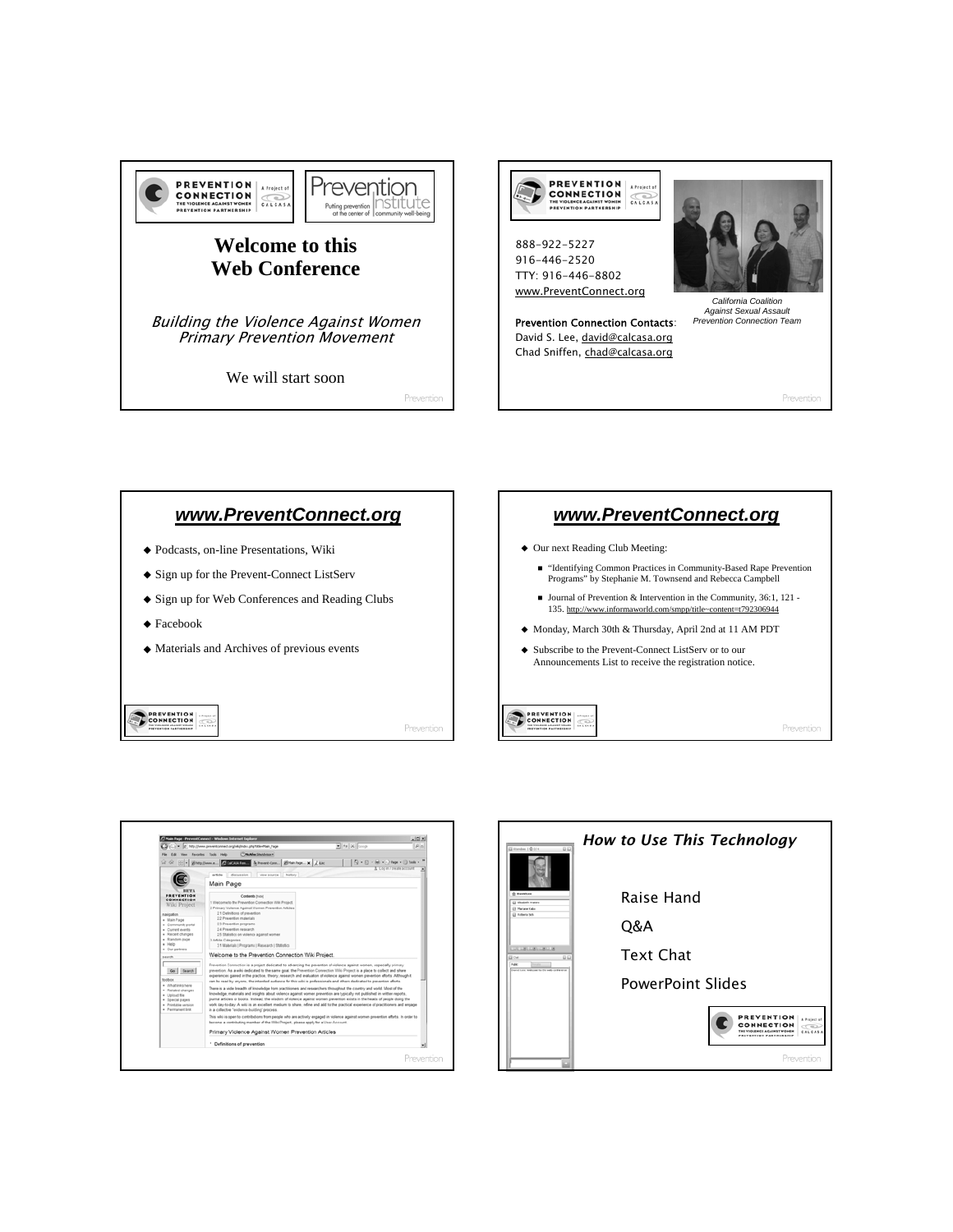







## *Learning Objectives*

- $\blacklozenge$  Identify the elements of successful social movements.
- Identify key elements of success in the violence against women movement.
- $\blacklozenge$  Identify opportunities to incorporate the principles of primary prevention into the movement to end violence against women.

Preventio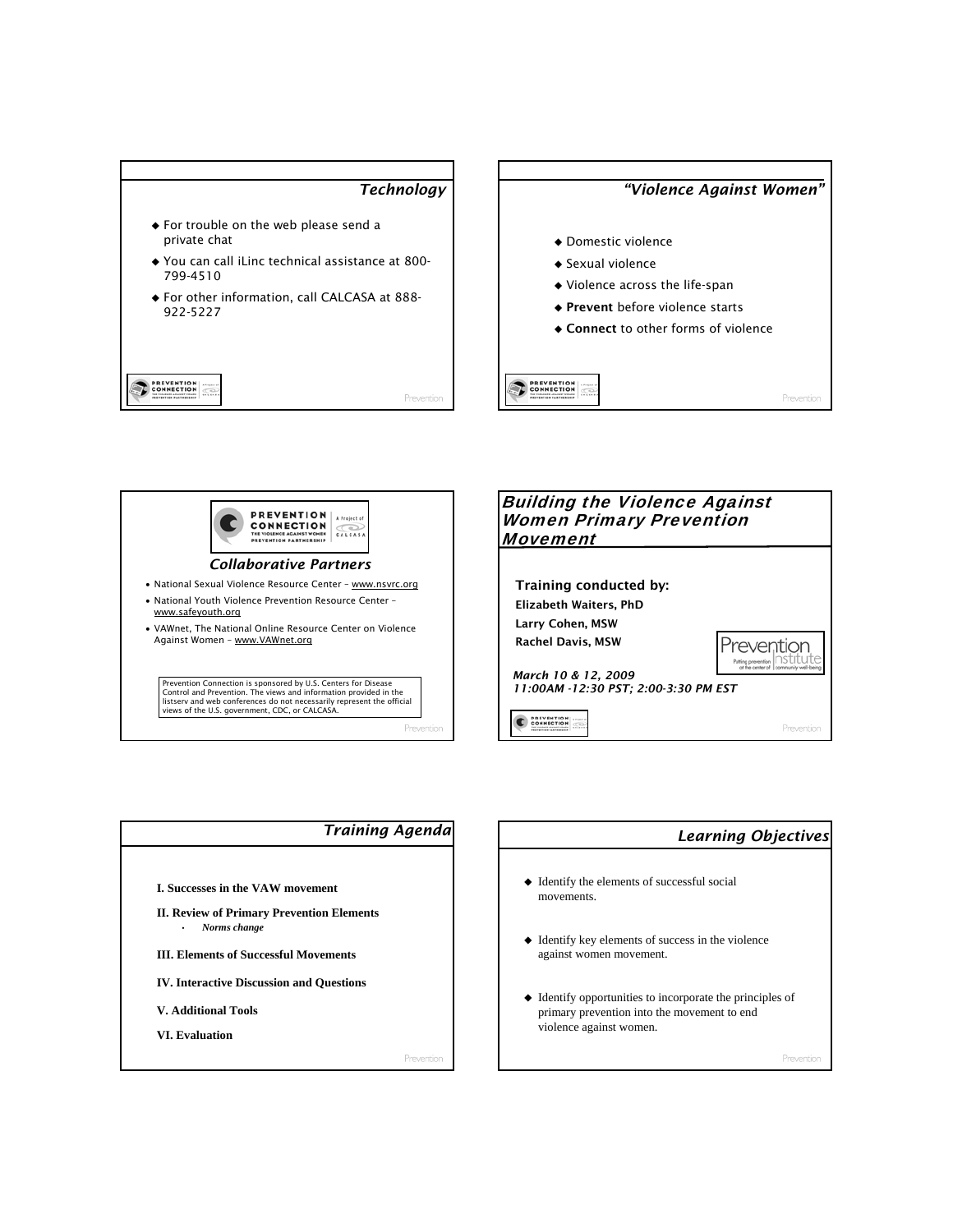| <b>Creating a World Without Violence</b>              | <b>Against Women</b>                              |                                             |
|-------------------------------------------------------|---------------------------------------------------|---------------------------------------------|
| When violence against women and girls ends, we will   | Power<br>would be<br>equal<br>Playful<br>No child | Harmony,<br>serenity<br>Loving<br>families: |
|                                                       | abuse                                             | children<br>living<br>without fear          |
|                                                       | No more building<br>walls between each<br>other   |                                             |
| and the base vehicles has and<br>Source: www.vday.org | Compassion                                        | No more<br>hurting<br>Prevention            |









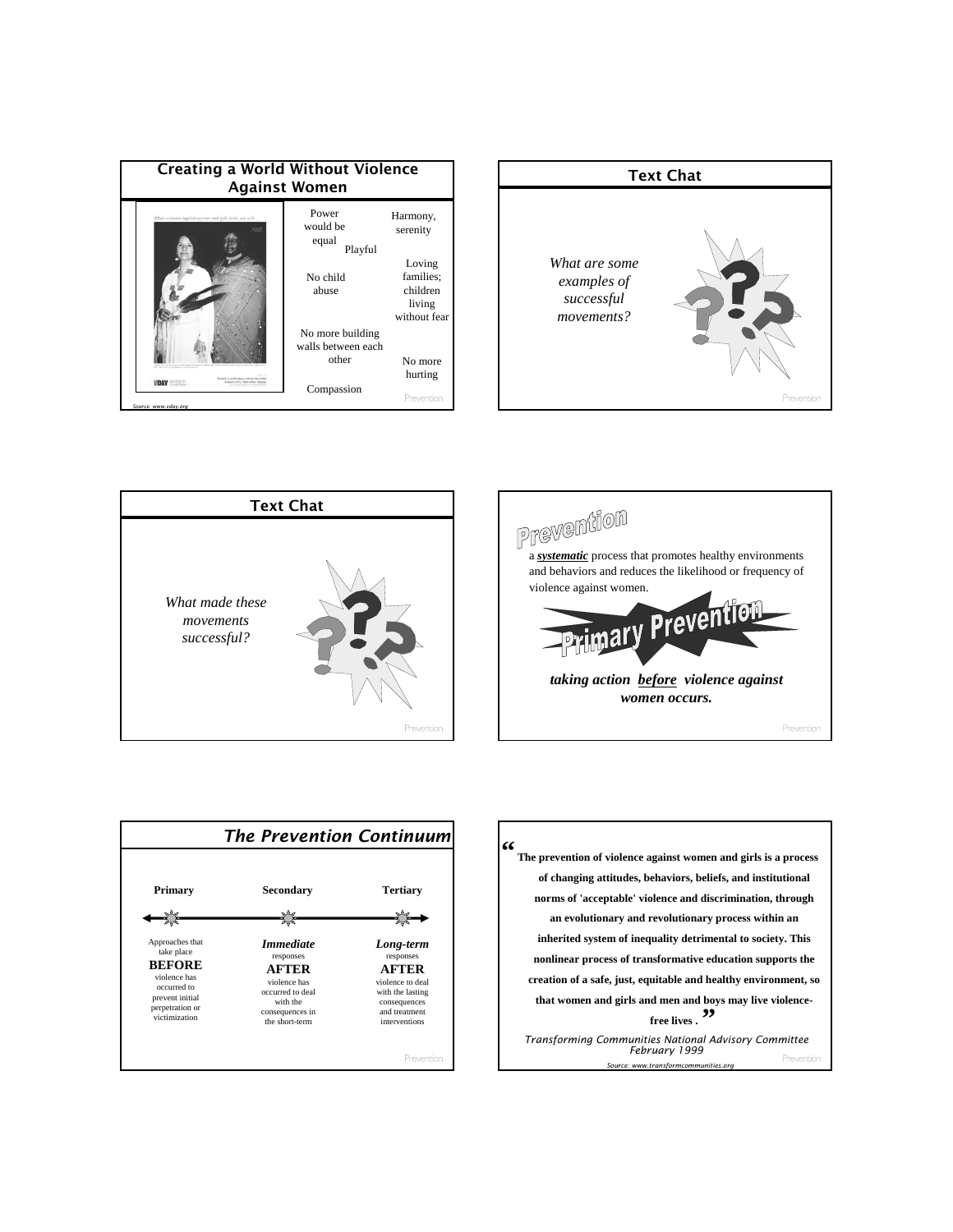



|                                                                                  |                                                                                                                                                                                        | Milestones in the Movement                                                                                                                                  |                                                                                                                         |                                                                                                                                                                                                  |                                                                                                                                                                                                         |
|----------------------------------------------------------------------------------|----------------------------------------------------------------------------------------------------------------------------------------------------------------------------------------|-------------------------------------------------------------------------------------------------------------------------------------------------------------|-------------------------------------------------------------------------------------------------------------------------|--------------------------------------------------------------------------------------------------------------------------------------------------------------------------------------------------|---------------------------------------------------------------------------------------------------------------------------------------------------------------------------------------------------------|
| 1971<br>1st Rape<br>crisis<br>centers<br>open<br>1970                            | 1979<br>1st Domestic<br>violence<br>congressional<br>1977<br>hearings<br>National<br>Coalition<br>Against<br>Sexual<br>Assault<br>formed<br>1980                                       | 1986<br>New York<br>Women<br><b>Against Rape</b><br>held first<br>conference for<br>women of<br>color                                                       | 1993<br>CDC.<br>establishes<br>Family<br>Violence and Alliance to<br>Intimate<br>Violence<br>Prevention<br>Team<br>1990 | 1997<br>1st Sexual<br>Assault<br>Awareness<br>1995<br>Month<br>National<br>National<br><b>Fnd</b><br>Sexual Assault<br>Sexual<br>Resource<br>Violence<br>Sharing<br>formed<br>Project<br>created | 2000<br>VAWA II<br>passed<br>2000<br>National<br>Sexual<br>Violence<br>Resource<br>Center forme<br>2000                                                                                                 |
| 1972<br>1 <sup>st</sup><br>Domestic<br>violence<br>hotline &<br>shelters<br>open | 1980<br>1978<br>1st National<br>National<br>DV Day<br>Coalition<br>Against<br><b>Domestic</b><br>Violence<br>1976<br>formed<br>1 <sup>st</sup><br>SANF/<br>SAFF<br>Programs<br>started | 1984<br>Victims<br>1987<br>of<br>Rape law<br>Crime<br>reforms in<br>Act<br>50 states<br>passed<br>1990<br>Sexual<br>Assault<br>Response<br>Teams<br>started | 1993<br>UN adopts<br>Declaration<br>on the<br>Elimination<br>of Violence<br>Against<br>Women                            | 1996<br>World Health<br>Organization<br>declares IPV &<br>SV global<br>public health<br>problems<br>1994<br>Violence<br>Against<br>Women Act<br>I passed                                         | 2000<br>Incitel<br>Women of<br>Color<br>Against<br>Violence<br>formed<br>2001<br>Sisters o<br>1998<br>Color<br>Department<br>Ending<br>of Justice<br>Sexual<br>grants<br>Assault<br>announced<br>formed |





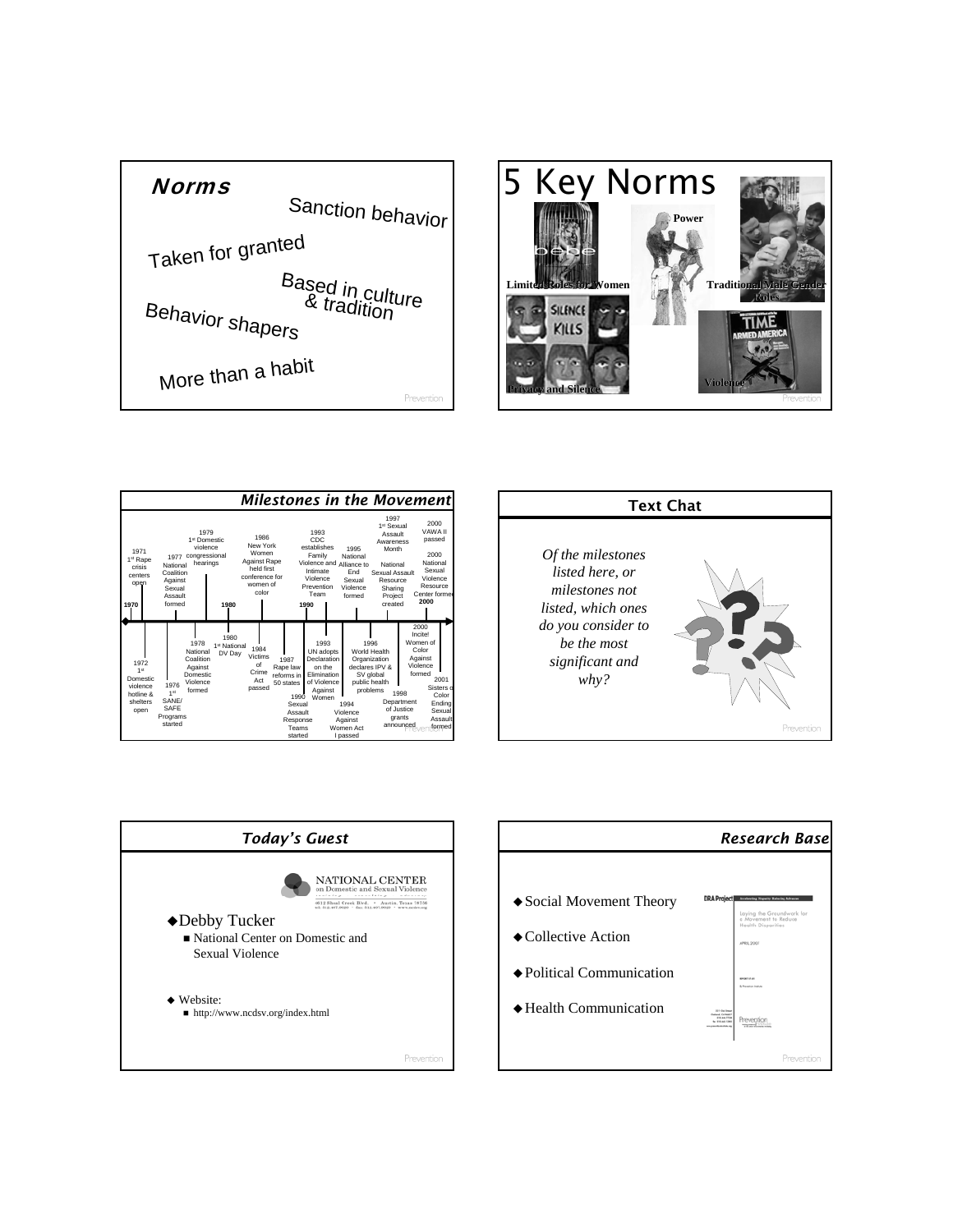









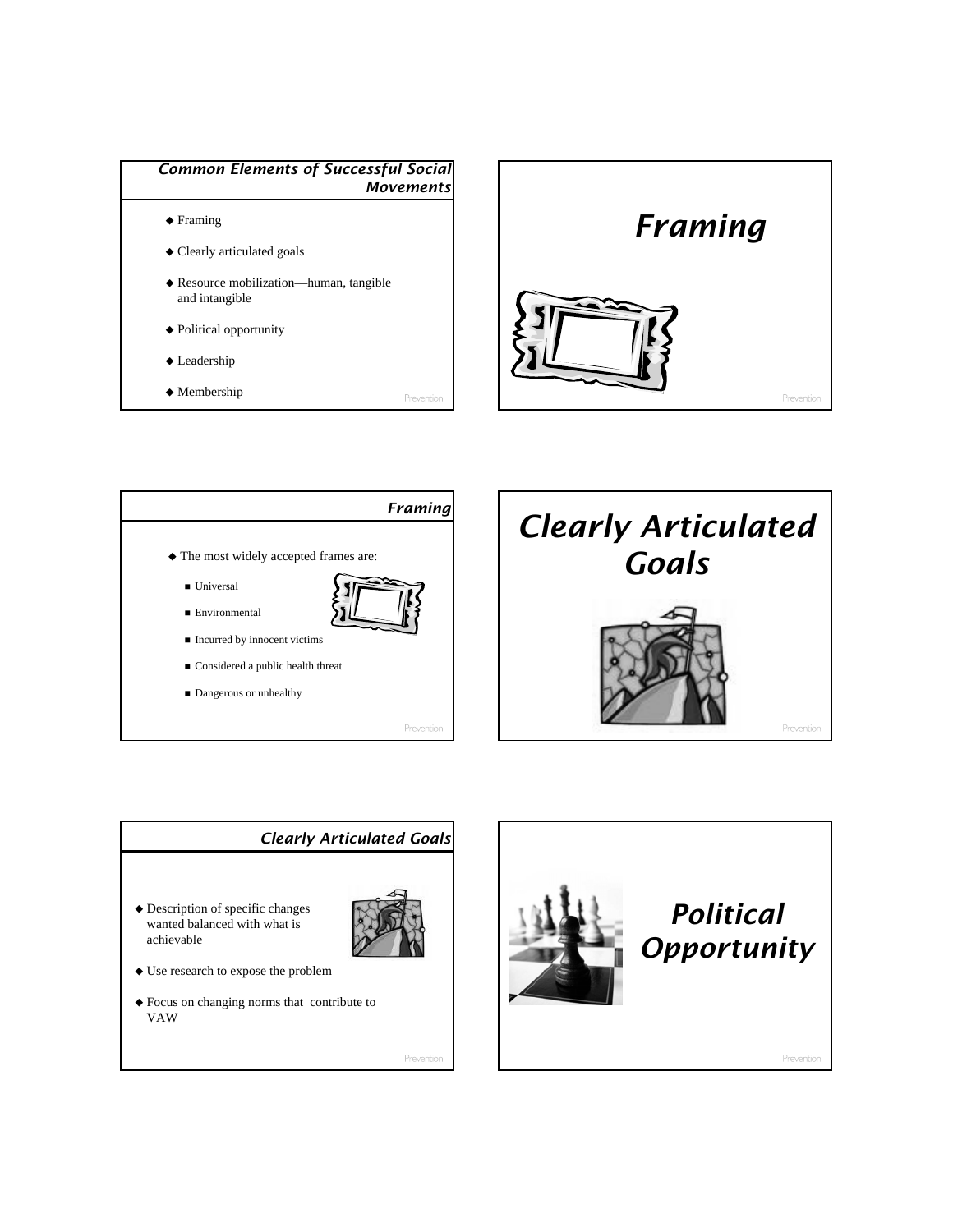## *Political Opportunity*

- $\triangle$  Tying a movement's goals into a current political crisis swiftly and aggressively
- For example, tobacco









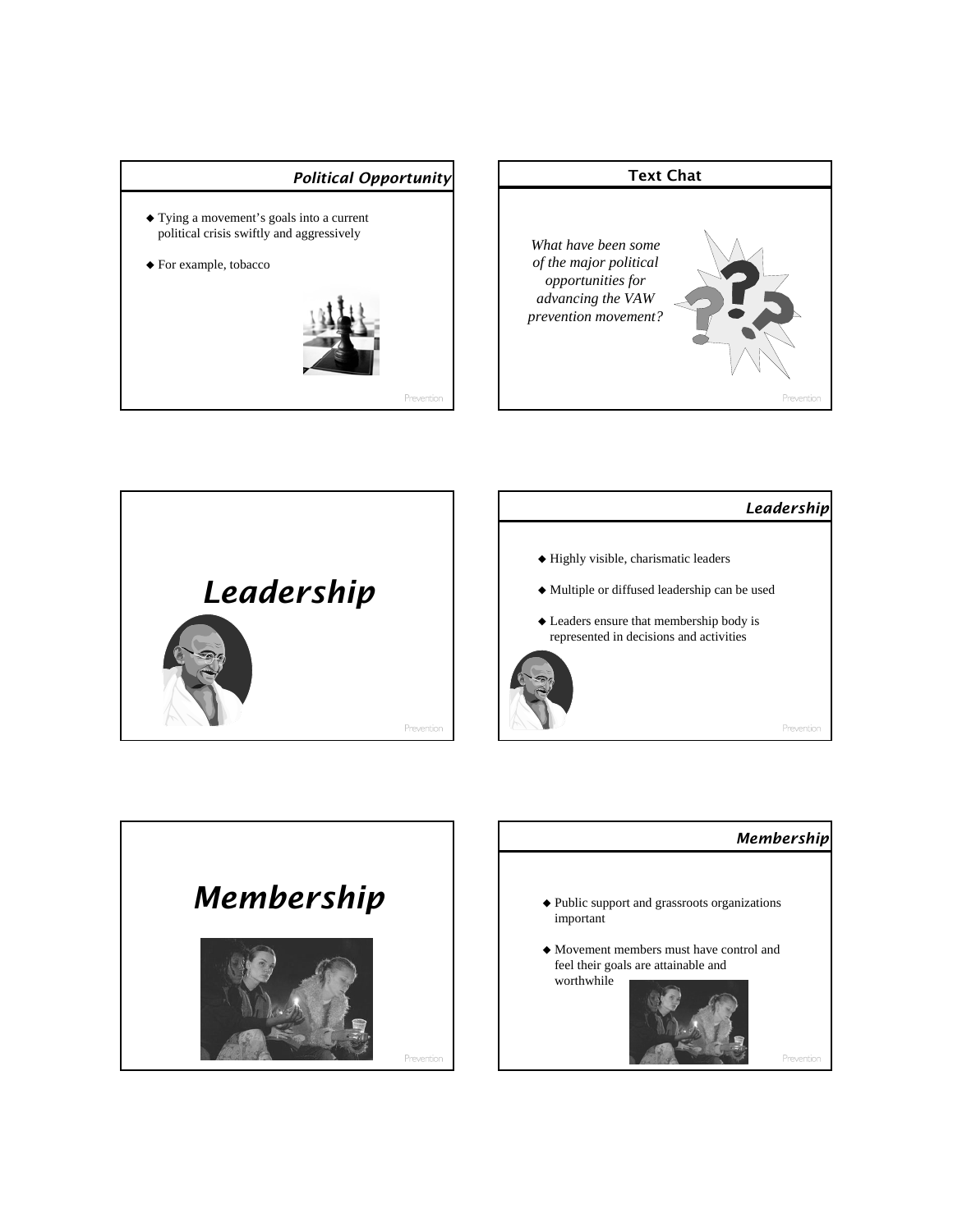









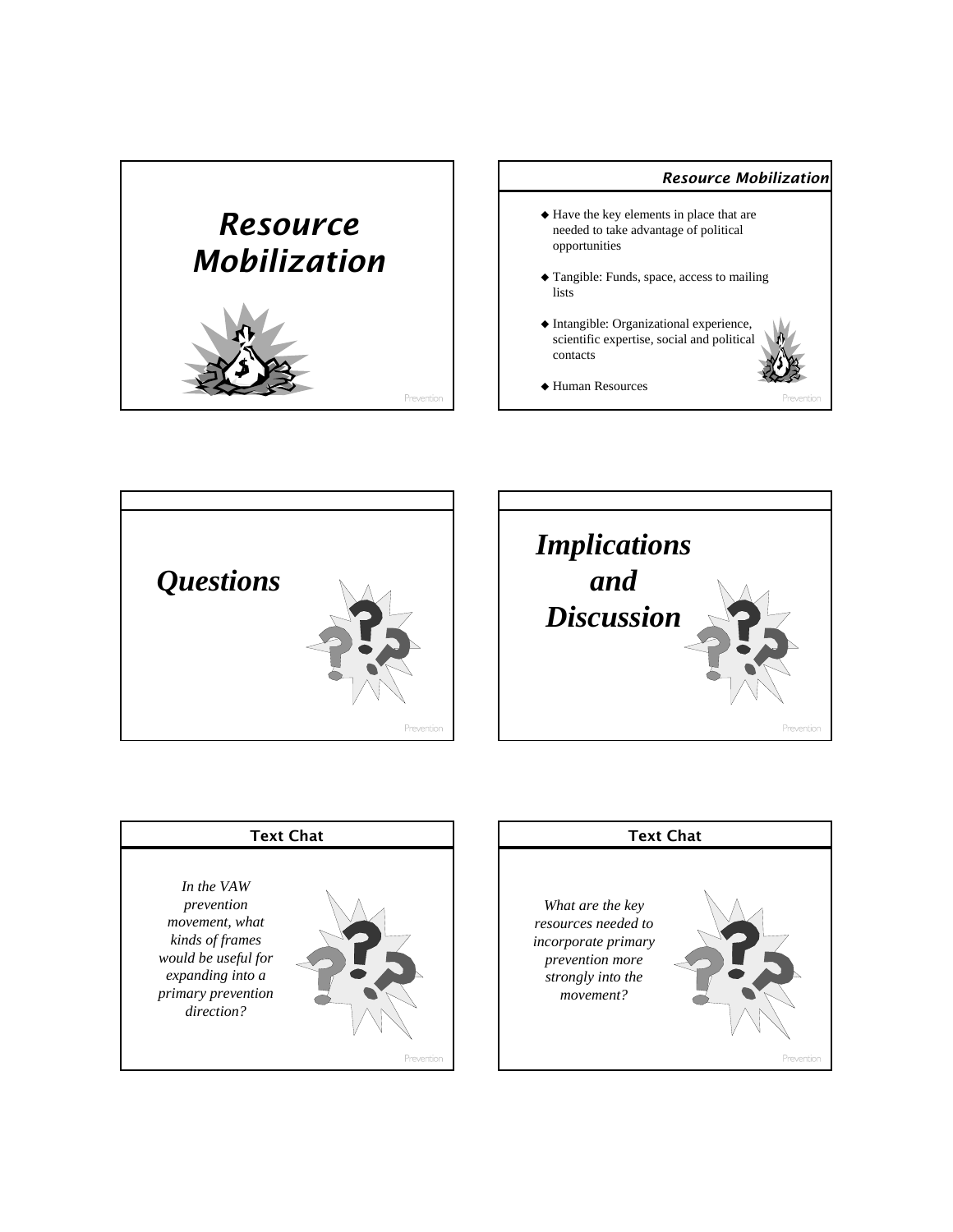







Written by Prevention Institute staff and published in July 2006 by the National Sexual Violence Resource Center, this article describes a primary prevention approach to addressing sexual violence.